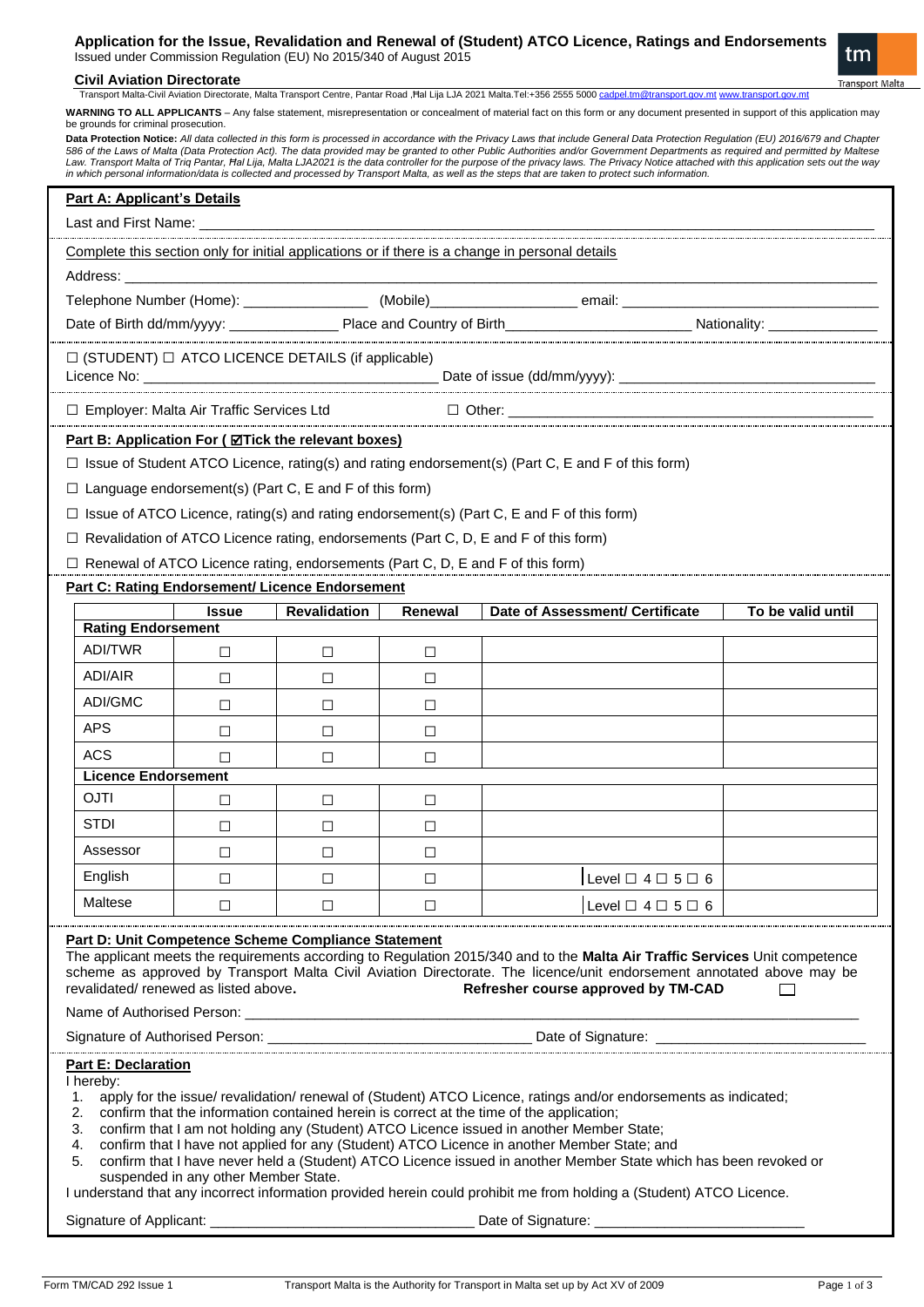## **Application for the Issue, Revalidation and Renewal of (Student) ATCO Licence, Ratings and Endorsements**

Issued under Commission Regulation (EU) No 2015/340 of August 2015

 $\mathsf{t}$ m Transport Malta

#### **Civil Aviation Directorate**

Transport Malta-Civil Aviation Directorate, Malta Transport Centre, Pantar Road, Lija LJA 2021 Malta.Tel:+356 2555 5000 [cadpel.tm@transport.gov.mt](mailto:cadpel.tm@transport.gov.mt) [www.transport.gov.mt](http://www.transport.gov.mt/)

# **Submission Instructions**

| Office use<br><b>Part F: Certificates/ Documents</b>       |                                                                                                                                                                      |             |  |  |
|------------------------------------------------------------|----------------------------------------------------------------------------------------------------------------------------------------------------------------------|-------------|--|--|
| Please enclose all relevant certificates and/or documents: |                                                                                                                                                                      |             |  |  |
| 1.                                                         | Copy of Student ATCO Licence, if applicable                                                                                                                          |             |  |  |
| 2.                                                         | Copy of passport or other national ID                                                                                                                                |             |  |  |
| 3.                                                         | Copy of medical certificate                                                                                                                                          | $\circledS$ |  |  |
| 4.                                                         | Copy of relevant training certificate/documents proving the successful completion of:<br>$\Box$ Initial training (integrated)<br>(a)<br>$\Box$ Basic training<br>(b) | $\bigcirc$  |  |  |
|                                                            | $\Box$ Rating training<br>(c)                                                                                                                                        |             |  |  |
|                                                            | $\Box$ Unit training<br>(d)                                                                                                                                          |             |  |  |
|                                                            | $\Box$ Practical instructor training<br>(e)                                                                                                                          |             |  |  |
|                                                            | $\Box$ Assessor training<br>(f)                                                                                                                                      |             |  |  |
|                                                            | $\Box$ Refresher training<br>(q)                                                                                                                                     |             |  |  |
| 5.                                                         | Copy of language proficiency certificate(s): language(s)                                                                                                             |             |  |  |
| 6.                                                         | Certificate by ATC provider proving that the licence holder has fulfilled the requirements in accordance with<br>the approved unit competence scheme                 | $\circledS$ |  |  |
| 7.                                                         | Copy of the competence assessment form                                                                                                                               | $\circled7$ |  |  |
| 8.                                                         | For OJTI/STDI endorsement – Provided that the applicant practiced instructional skills in those procedures<br>in which it is intended to provide instruction         |             |  |  |
| 9.                                                         | For STDI – Verification of demonstration of knowledge of current operational practices                                                                               | $\circledS$ |  |  |
|                                                            | 10. Refresher training approval by CAD                                                                                                                               |             |  |  |

### **It is important to send all the documents to avoid a delay in the issue of the licence.**

### **Transport Malta – Civil Aviation Directorate Bank Details:**

Bank Name: Bank of Valletta Bank Branch: Naxxar Bank Address: 38, Triq tal-Labour, In-Naxxar NXR 9020 Bank's BIC Code: VALLMTMT Sort Code: 22013 Account Holder: Transport Malta – Civil Aviation Directorate Account No: 12000580013 IBAN No: MT13VALL 22013 0000 000 12000 5800 13 **All bank charges, local and overseas, borne by beneficiary.**

**Fee**: The applicable fee in the Malta Air Navigation Order / Scheme of Charges on the Transport Malta website has to be submitted with the application.

Queries: If you need additional information send an email to **cadpel.tm@transport.gov.mt** to the attention of:

Personnel Licensing Section, Transport Malta Civil Aviation Directorate - giving your contact telephone number and email.

**Send completed form to**: Transport Malta - CAD, Pantar Road, Ħal Lija, LJA 2021, Malta